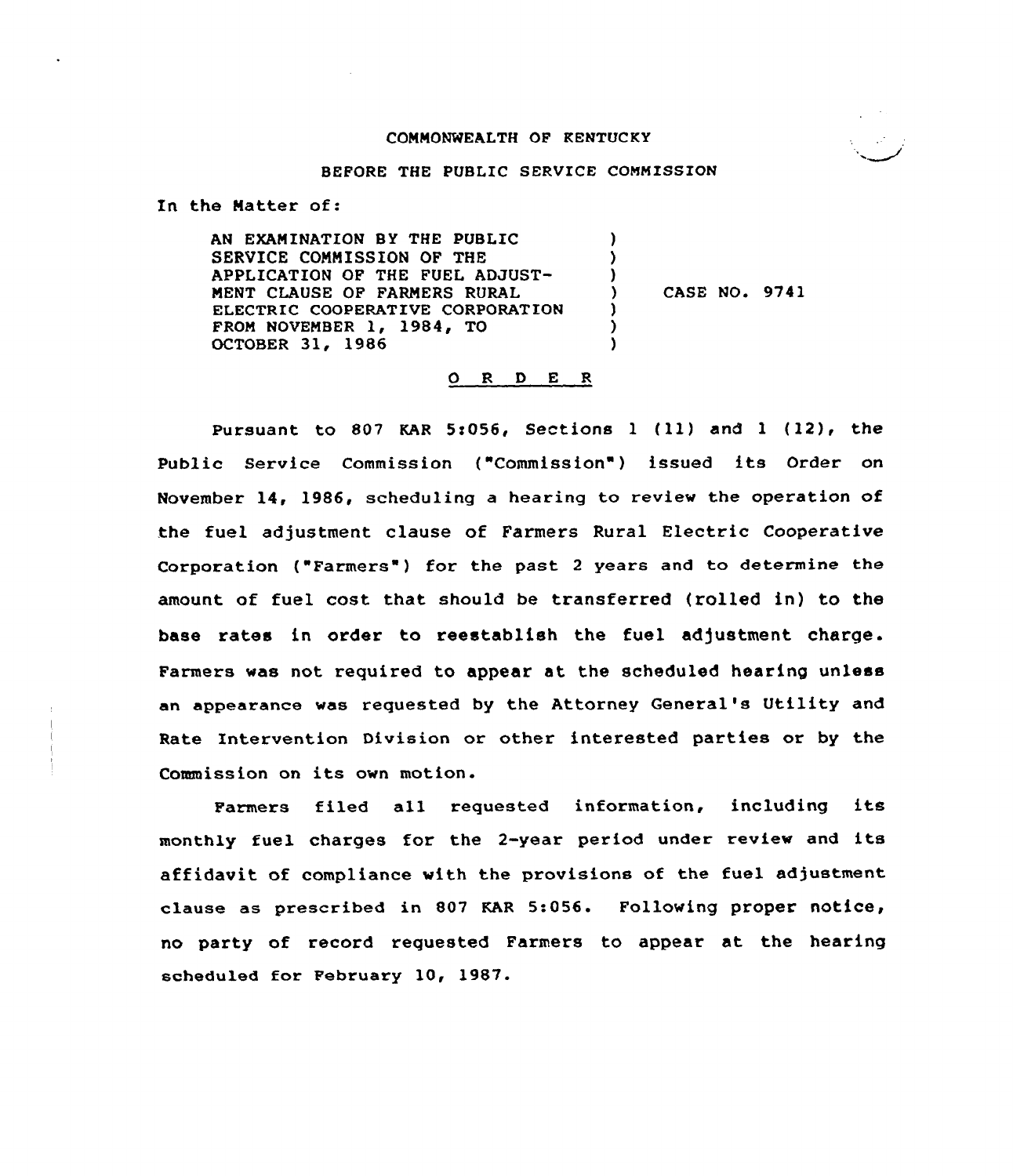The Commission approved a transfer (roll-in) of  $(1.46)$  mills per KWH to the base rates of Farmers' wholesale supplier, East Kentucky Power Cooperative, Inc., {"East Kentucky" ) in Case No. 9731. Approval of East Kentucky's proposal requires that Parmers also be authorized to roll-in those same fuel costs to its base rates.

The Commission, having considered the evidence of record and being advised, finds that:

l. Farmers has complied in all material respects with the provisions of 807 KAR 5:056.

2. Farmers' wholesale supplier has been authorized to transfer (roll-in) to its base rates fuel costs of (1.46) mills per KNH in Case No. 9731.

3. Parmers should be authorized to decrease the rates charged its customers by 1.58 mills per KWH in order to transfer fuel costs rolled-in by East Kentucky from the fuel adjustment clause to the base rates pursuant to the Commission's Order in Case No. 9731 and applicable line loss, and this can best be accomplished by a uniform reduction in all energy rates.

4. The revised rates and charges in Appendix <sup>A</sup> are designed to reflect the transfer of fuel costs from the fuel adjustment clause rate to the base rates.

IT IS THEREFORE ORDERED that:

الأرابيس والمستنقل والمراسي والمراسي والمراسين

(1) The charges and credits applied by Farmers through the fuel adjustment clause for the period November 1, 1984, through October 31, 1986, be and they hereby are approved.

$$
-2-
$$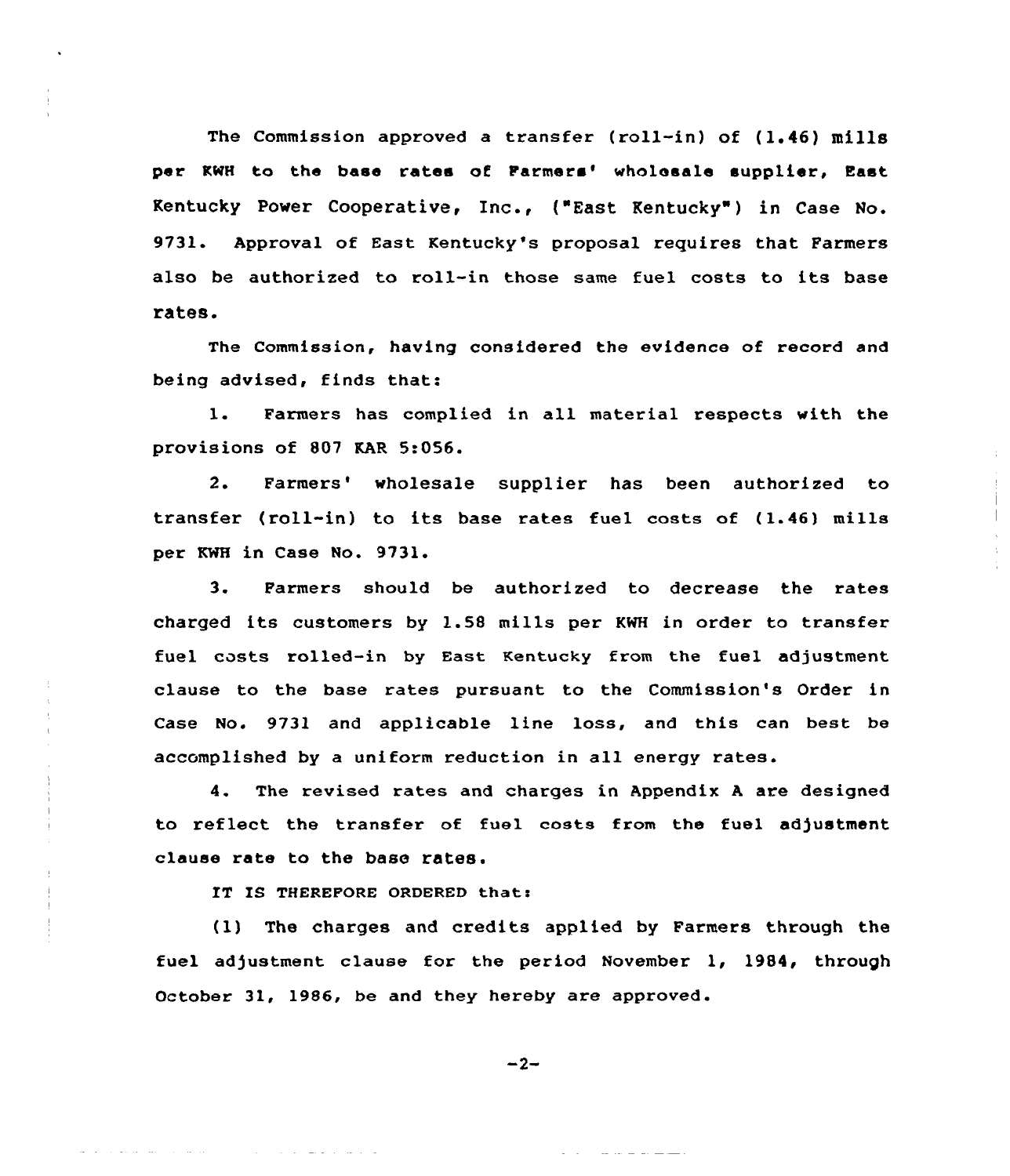(2) Farmers be and it hereby is authorized to transfer to its base rates fuel costs transferred (rolled-in) by its wholesale supplier pursuant to Case No. 9731.

(3) The rates in Appendix <sup>A</sup> be and they hereby are approved for service rendered by Farmers on and after Hay 1, 1987, which is also the effective date for East Kentucky's rates.

(4) Within 30 days from the date of this Order Farmers shall file with the Commission its revised tariff sheets setting out the rates approved herein.

Done at Frankfort, Kentucky, this 28th day of April, 1987.

PUBLIC SERVICE COMMISSION

Chairman

<u>Iele</u> Commissione

ATTEST:

Executive Director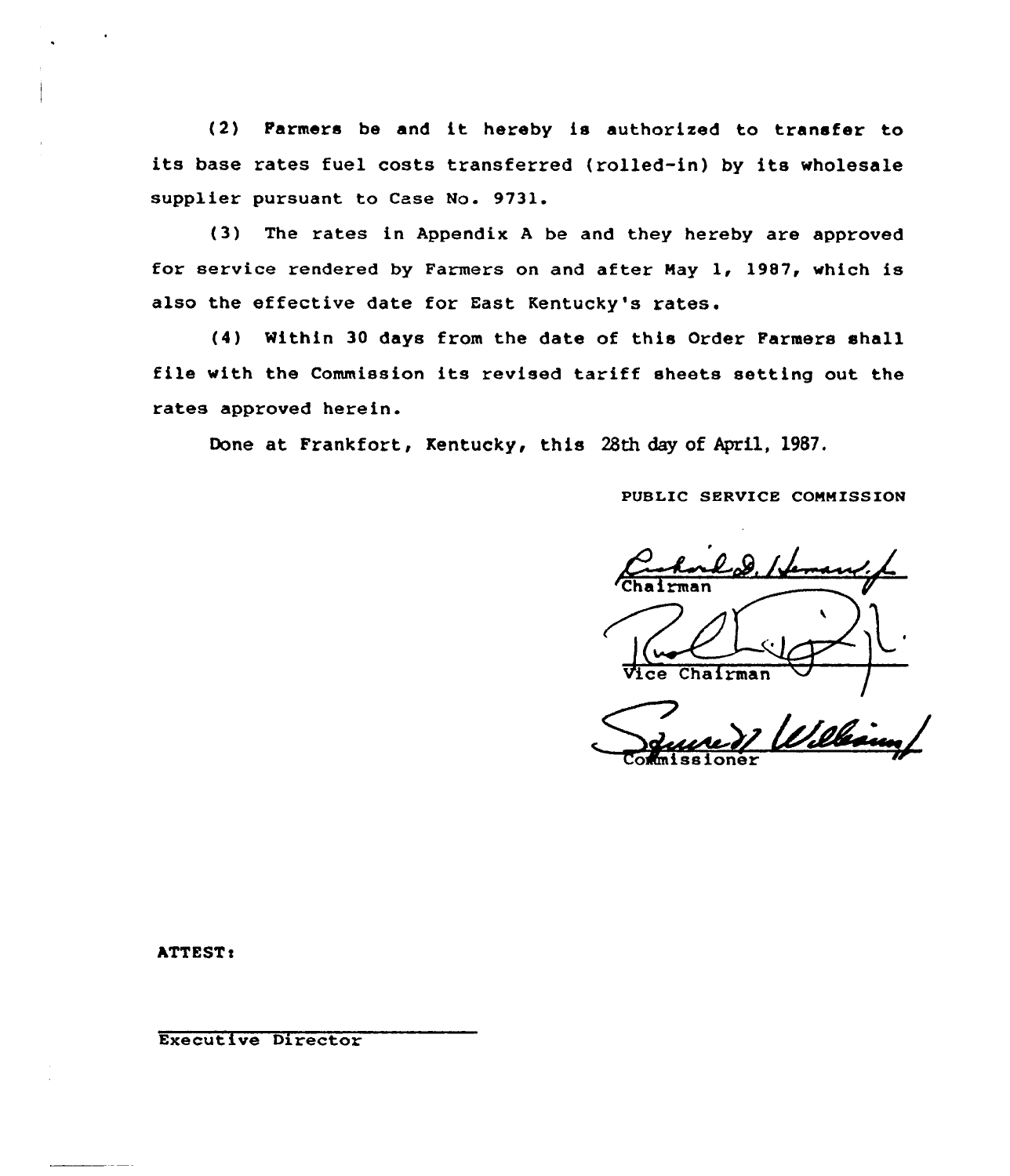#### APPENDIX A

APPENDIX TO AN ORDER OF THE KENTUCKY PUBLIC SERV1CE COMMISSION IN CASE NO. 9741 DATED  $4/28/87$ 

The following rates and charges are prescribed for the customers in the area served by Farmers Rural Electric Cooperative Corporation. All other rates and charges not specifically mentioned herein shall remain the same as those in effect under authority of this Commission prior to the date of this Order.

> SCHEDULE R RESIDENTIAL SERVICE .

Rates:

| First     | <b>50 KWH</b> | (Minimum Charge) | S.13854 Per Month |  |
|-----------|---------------|------------------|-------------------|--|
| Next      | 150 KWH       |                  | $.08263$ Per KWH  |  |
| Remaining | KWH           |                  | .05719 Per KWH    |  |

Minimum Charges:

The minimum monthly charge to customers billed under the above rate shall be \$6.93 for single-phase service. Payment of the minimum charge shall entitle the consumer to the use of the number of KWH corresponding to the minimum charge in accordance<br>with the foregoing rate. The minimum monthly charge for The minimum monthly charge for three-phase service shall be \$.75 per KVA of installed transformer capacity.

> SCHEDULE R T-O-D RESIDENTIAL SERVICE T-O-D\*

#### Rates

| On-Peak Rate:     |                  |  |  |  |
|-------------------|------------------|--|--|--|
| Service Charge    | \$2.80           |  |  |  |
| Under 200 KWH/Mo. | .08263 Per KWH   |  |  |  |
| Service Charge    | <b>S7.88</b>     |  |  |  |
| Over 200 KWH/Mo.  | .05719 Per KWH   |  |  |  |
| Off-Peak Rate:    |                  |  |  |  |
| Under 200 KWH/Mo. | $.04895$ Per KWH |  |  |  |
| Over 200 KWH/Mo.  | .03368 Per KWH   |  |  |  |
|                   |                  |  |  |  |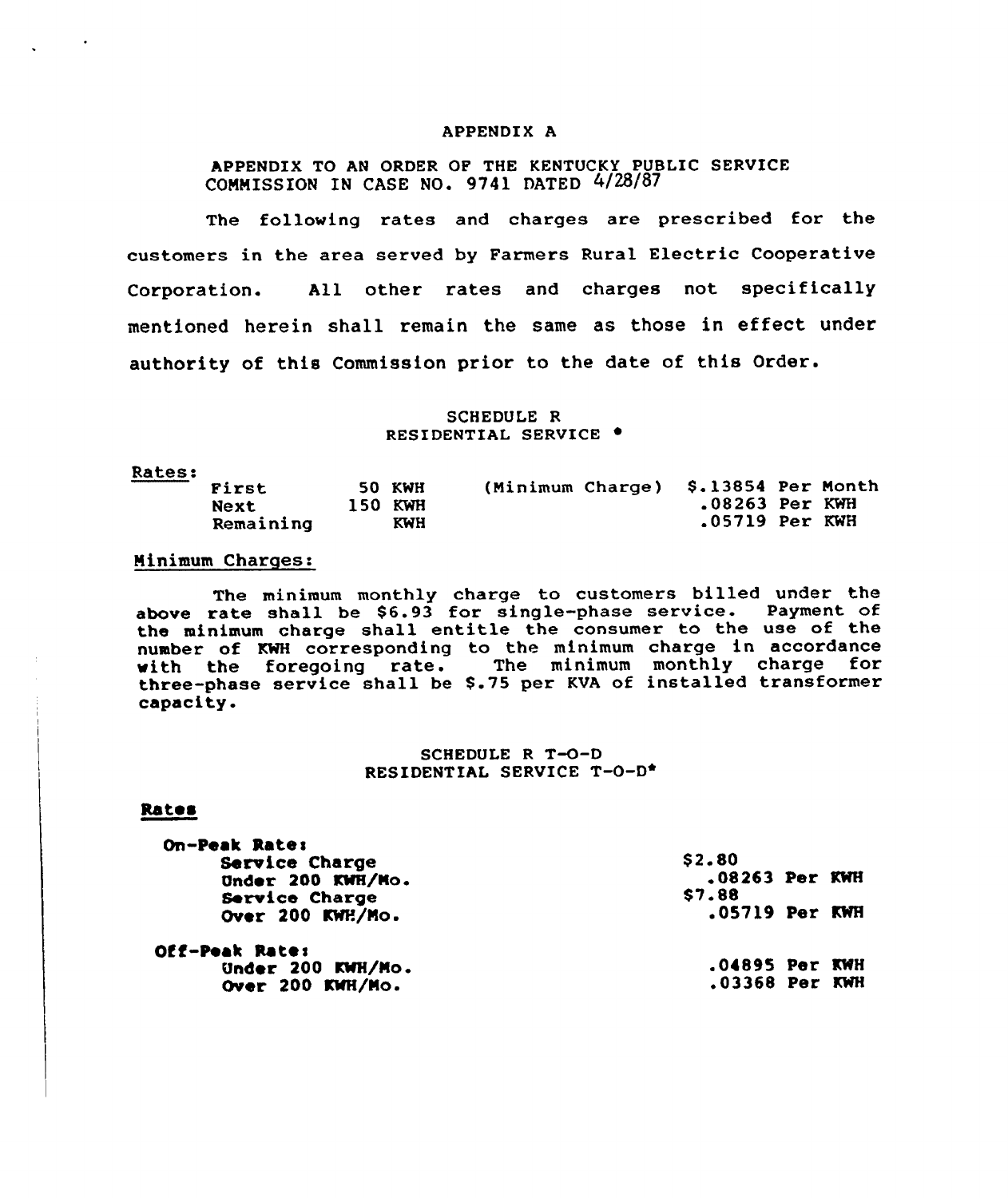## SCHEDULE C CONNERCIAL AND INDUSTRIAL SERVICE\*

### Rates Per Month:

 $\Delta \sim 100$ 

For all consumers whose kilowatt demand is less than 50 KW: Kilowatt Demand Charge: None First 50 KWH (Minimum Charge) .13854 Per KWH<br>Next 150 KWH (Minimum Charge) .08481 Per KWH Next 150 KWH .08481 Per KWH .08481 Per KWH Remaining KWH .06215 Per KWH For all consumers whose kilowatt demand is 50 KW or above: Kilowatt Demand Charge: Energy Charge: **First.** 10,000 KWH<br>Next. 20.000 KWH 20,000 KWH Remaining Per KW \$4.93 .05047 Per KWH .04877 Per KWH .04732 Per KWH

### Minimum Monthly Charge:

The minimum monthly charge under the above rates shall be \$6.93 for single-phase service. Payment of the minimum charge shall entitle the consumer to the use of the number of kilowatt hours corresponding to the minimum charge in accordance with the foregoing rate.

> SCHEDULE D LARGE COMMERCIAL/INDUSTRIAL SERVICE OPTIONAL TINE-OF-DAY RATE

### Rates Per Month

Kilowatt Demand Charge:

84.93 Per KW

Energy Charge:

| First     | 10,000 KWH |     | $.05047$ Per KWH |  |
|-----------|------------|-----|------------------|--|
| Next      | 20,000 KWH |     | .04877 Per KWH   |  |
| Remaining |            | KWH | $.04732$ Per KWH |  |